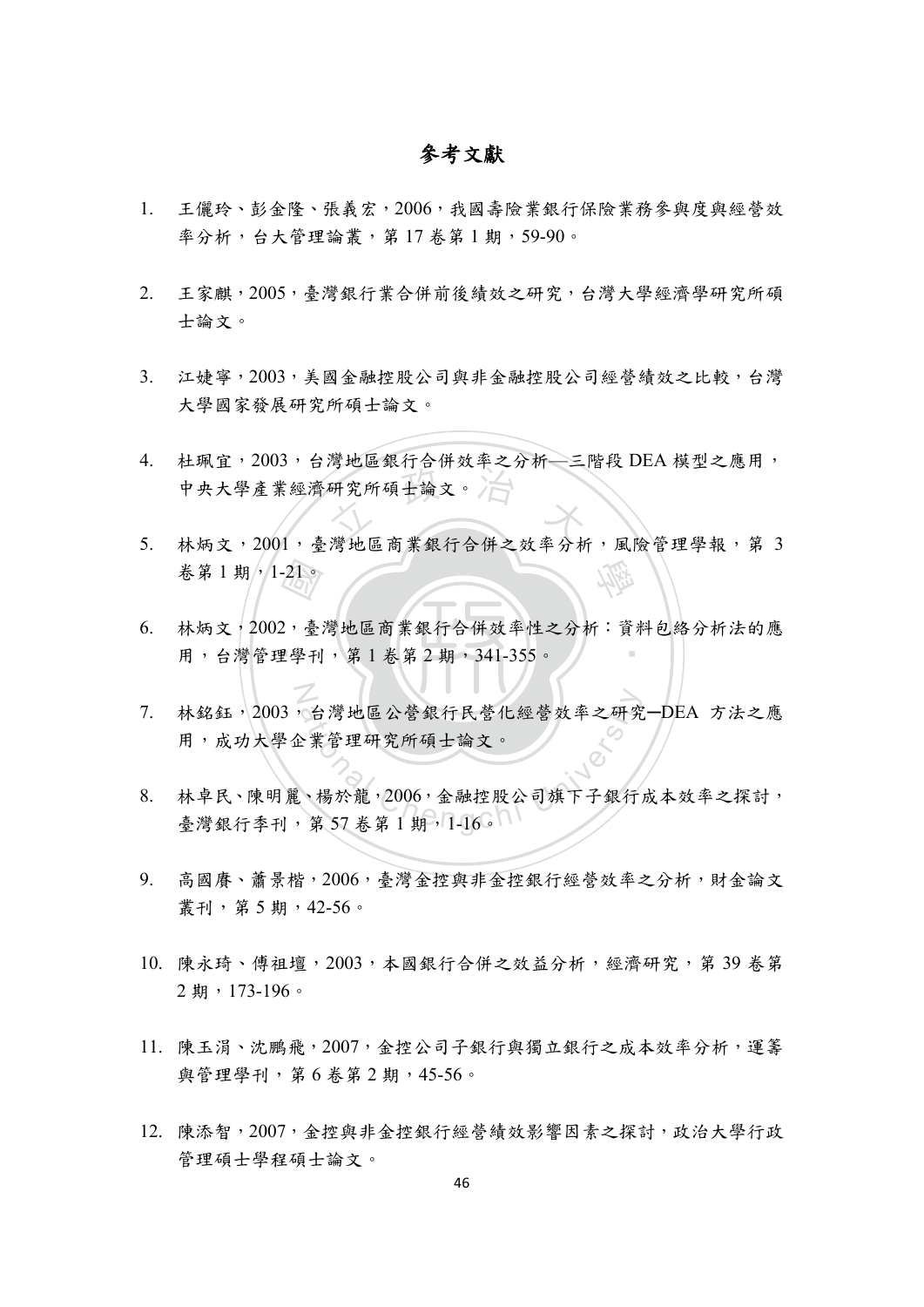- 13. 黃台心,1997,台灣地區本國銀行成本效率之實證研究-隨機邊界模型之應 用,人文及社會科學集刊,第9卷第1期,85-123。
- 14. 黃台心,1998,以隨機成本邊界函數分析本國銀行的規模與多元經濟,經濟 論文叢刊,第 26 卷第 2 期,209-241。
- 15. 黃台心、王美惠、歐陽良裕,2000,台灣銀行業投入產出面技術效率與規模 效率分析一資料包絡分析法之應用,東吳經濟商管學報,第31期,1-27。
- 16. 彭金隆,2004,金融控股公司─法制監理與經營策略,智勝文化事業有限公 司。
- 17. 劉松瑜、謝燧琪、溫育芳,2006,台灣銀行業在金控與非金控架構下之效率 分析,台灣金融財務季刊,第7卷第3期,127-176。
- 18. 歐陽遠芬、陳碧綉, 2001, 銀行的購併與經營績效—規模經濟、範疇經濟與 效率之分析,臺灣銀行季刊,第52卷第3期,1-18。
- 19. 鄭秀玲、劉育碩,2000,銀行規模、多角化程度與經營效率分析:資料包絡 法之應用,人文及社會科學集刊,第12 卷第1期,103-148。
- 20. 鄭士卿,2008,組織型態及集團結構對效率及生產力的影響:日本商業銀行 之研究,財務金融學刊,第16卷第4期,61-106。
- 21. Amel, D., Barnes, C., Panetta, F., Salleo, C., 2004. Consolidation and efficiency in the financial sector: A review of the international evidence. Journal of Banking and Finance 28, 2493–2519.
- 22. Banker, R.D., Charnes, A., Cooper, W.W., 1984. Some Models for Estimating Technical and Scale Inefficiencies in Data Envelopment Analysis. Managament Science 30, 1078-1092.
- 23. Berger, A.N., Clarke, R.G., Cull, R., Klapper, L., Udell, G.F., 2005. Corporate governance and bank performance: A joint analysis of the static, selection, and dynamic effects of domestic, foreign, and state ownership. Journal of Banking and Finance 25, 2179–2221.
- 24. Berle, A., Means, G., 1932. The modern corporation and private property. New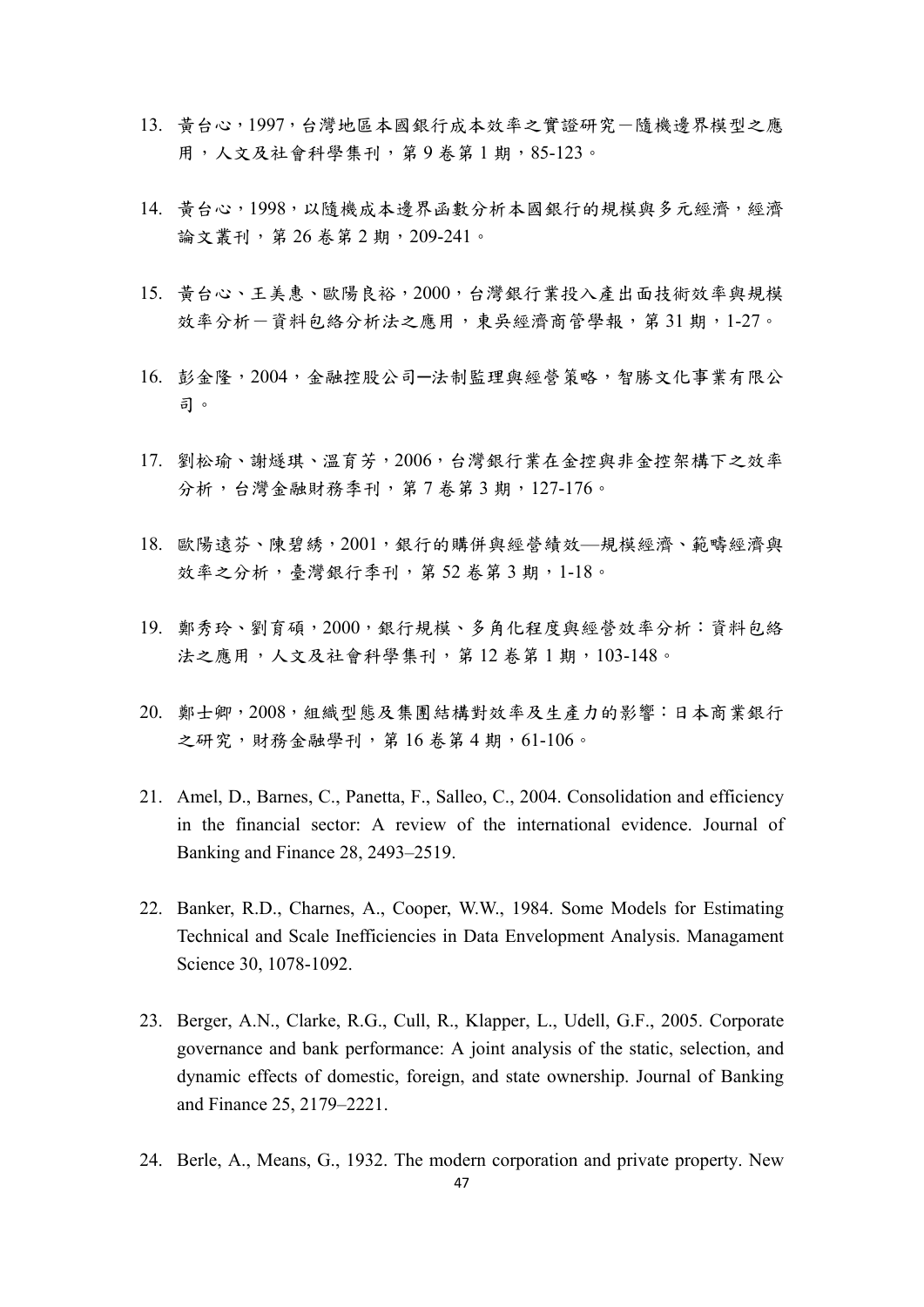York: MacMillan.

- 25. Bonin, J.P., Hasan, I., Wachtel, P., 2005. Privatization matters: Bank efficiency in transition countries. Journal of Banking and Finance 29, 2155–2178.
- 26. Boubakri, N., Cosset, J.C., Fischer, K., Guedhami, O., 2005. Privatization and bank performance in developing countries. Journal of Banking and Finance 29, 2015–2041.
- 27. Campa, J.M., Hernando, I., 2006. M&As performance in the European financial industry. Journal of Banking and Finance 30, 3367–3392.
- 28. Chang T.C., Chiu, Y.H., 2006. Affecting factors on risk-adjusted efficiency in Taiwan's banking industry. Contemporary Economic Policy 24, 4, 634-648.
- 29. Charnes, A., Cooper, W.W., Rhodes, E., 1978. Measuring the Efficiency of Decision Making Units. European Journal of Operational Research 2, 429-444.
- 30. Chen, T.Y., Yeh, T.L., 2000. A Measurement of Bank Efficiency, Ownership and Productivity Changes in Taiwan. The Service Industries Journal 20, 95-109.
- 31. Clarke, R.G., Cull R., Shirley, M.M., 2005. Bank privatization in developing countries: A summary of lessons and findings. Journal of Banking and Finance 29, 1981–2013.
- 32. Demsetz, H., 1983. The structure of ownership and theory of the firm'. Journal of Law and Economics 26, 375-390.
- 33. DeYoung, R., Hasan, I., 1998. The performance of de novo commercial banks: A profit efficiency approach. Journal of Banking and Finance 22, 565–587.
- 34. Drake, L. and Hall, Maximilian J.B., 2003. Efficiency in Japanese Banking: An Empirical Analysis, Journal of Banking and Finance 27: 891-917.
- 35. Farrell, M.J., 1957. The Measurement of Prodctive Efficiency. Journal of the Royal Statistical Society 120, 253-281.
- 36. Favero, C.A., Papi, L., 1995. Technical Efficiency and Scale Efficiency in the